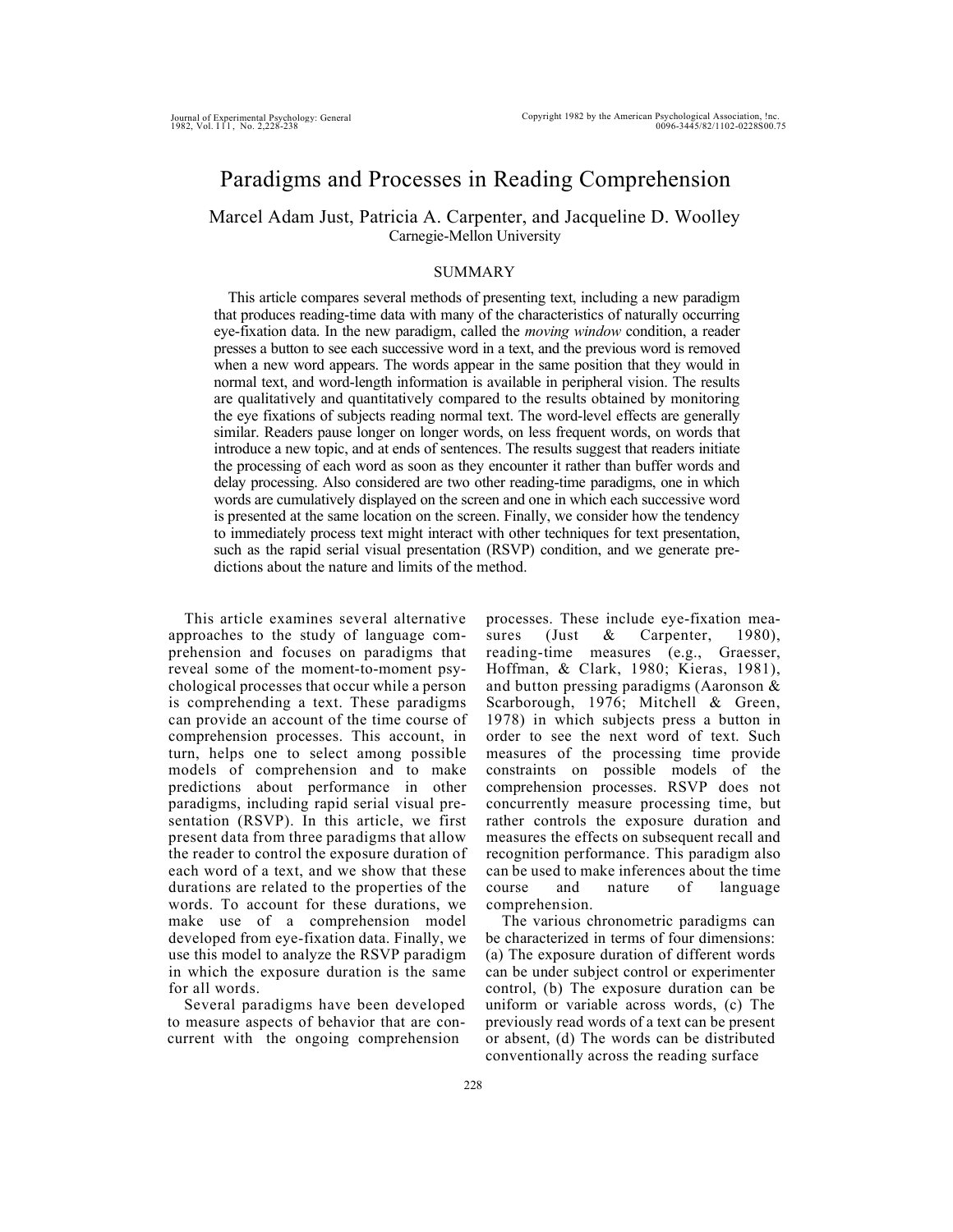or all the words can appear at one location. (In the former case, eye movements are definitely required for reading, in the latter they may not be.)

Of course, not all combinations of these variables are possible. For example, if the exposure duration is under subject control, it cannot really be uniform across words. But the taxonomy is useful for classifying and comparing different paradigms. For example, in normal reading, the exposure duration (duration of gaze) is under subject control, the previously read words on a page are present, and the words are conventionally distributed from left to right and from top to bottom on the page. In the RSVP presentation used by Juola, Ward, and McNamara (1982), the exposure duration for each word is under experimenter control and is uniform for all words, the previously read words are not available, and the words all appear at the same position on the screen. We describe some studies of our own and of other investigators that fall in various cells of this matrix and discuss the processing implications of these characteristics of the presentation mode in the following paragraphs.

In most natural reading tasks, readers spend different amounts of time on different words, phrases, and clauses. For example, our eye-fixation research has shown that readers spend more time on longer words, infrequent words, words that introduce a new topic, difficult syntactic constructions, and words at the ends of sentences (Just & Carpenter, 1980). The RSVP paradigm eliminates this variability by exposing successive words at a uniform rate, and in Juola et al. (1982), no apparent detriment was observed in a subsequent comprehension test. What then is the cause of this systematic, naturally occurring variability?

We have proposed that readers process each word as far as possible as soon as it is encountered. That is, they not only encode the word but also attempt to select a mean-

ing, assign a syntactic status, make inferences, and determine the concept's role in the sentence and discourse as soon as possible. The time it takes to execute these processes to some criterial level is reflected in the subject's gaze duration. We have referred to this processing mode as the immediacy of comprehension. The major source of evidence for this view is that the gaze duration on a word is affected by all the levels of processing of that word, but gaze durations on words that follow are not affected much. The processing has its effect on the gaze duration immediately. This probably also occurs in listening comprehension; for example, when we have heard only the first three words of the sentence, "The old train the young," we select interpretations for the words "old" and "train" before we hear the words that follow. (Many of the assumptions and details underlying this theory are presented elsewhere, e.g., Just & Carpenter, 1980.) The following experiment shows that the immediacy strategy is also reflected in certain button-pressing paradigms, in which the subject controls the exposure duration by pressing a button for successive words in a text.

This study compares results from three subject-paced paradigms to the more natural reading situation examined in an unrestricted eye-fixation study (Just & Carpenter, 1980). In the eye-fixation paradigm, subjects see a passage that is displayed in its entirety on a video screen. Subjects are asked to read normally, without rereading. The readers' point of regard is telemetrically monitored at 60 Hz, and the total uninterrupted looking time on each word (the gaze duration) is computed.

In contrast, the studies reported here involve no monitoring of eye fixations. The subjects engaged in a self-paced reading task in which they had to push a button to initiate the presentation of each successive word on a video screen. Performance in this unconventional situation can be assessed by comparing the reading times on each word (i.e., the interresponse times) to the gaze durations in the eye-fixation study. More precisely, the effects of several variables on reading time can be compared in the various paradigms.

This research was supported in part by National Institute of Education Grant G-79-0119, and National Institute of Mental Health Grant MH-296I7.

Requests for reprints should be sent to Marcel Adam Just, Department of Psychology, Carnegie-Mellon University, Pittsburgh, Pennsylvania 15213.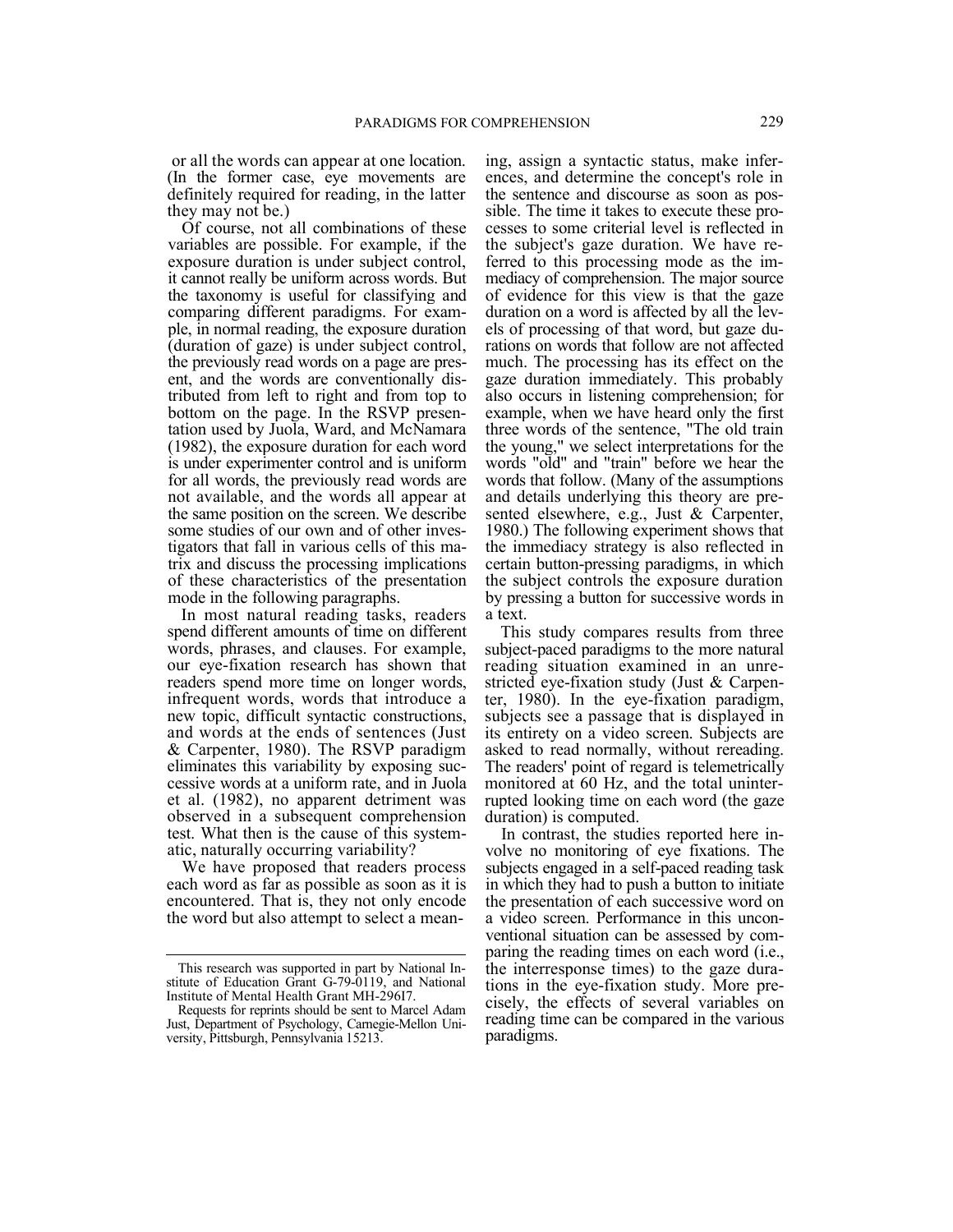The eye-fixation studies have provided a basis for a theoretical model of the comprehension processes that relates reading time on each word of a text to individual word properties, sentence structure, and text structure (Just & Carpenter, 1980). These properties, such as word frequency, word length, and word novelty, have been related to gaze duration through the use of multiple linear regression analysis. This model is also used to account for the data obtained in the new experiments reported here and to provide a basis for discussing differences in processing in different paradigms.

#### Method

In all three conditions, undergraduate students read short passages (about 130 words each) of expository scientific text presented on a computer screen (the same texts used in the eye-fixation study; Just & Carpenter, 1980). The subject pushed a response button to initiate the presentation of each successive word. The presentation of each passage began with an asterisk indicating where on the screen the first word would appear. The subject then pressed a response button, and the first word of the passage appeared. When the subject pressed a button indicating he or she had read the current word and was ready for the next one, the next word of the text appeared on the screen. Thus the time interval between the presentation of successive words was under subject control. Periods and commas were presented with the words that preceded them.

The three conditions differed in the location of the words on the screen and in the fate of previously read words. In the cumulative condition, successive words of the text were presented in their naturally occurring position from left to right on each line, with successive lines appearing below each other. The words accumulated on the screen as the subject progressed through the passage until the entire passage was displayed on the screen in conventional layout. (The passages were all short enough to fit on the screen of an  $80 \text{ X } 22 \text{ dou-}$ ble-spaced character display.) When the subject first pressed the response button, the asterisk that marked the position of the first word of the text was replaced by that word. After the subject had read the first word, he or she pressed the button again, and the second word appeared while the first word remained in view. When the subject signalled that he or she had finished reading the word that was the final one in the passage, the entire passage disappeared from the screen, and the subject's oral recall was tape-recorded. There were 13 undergraduate readers in the first condition.

Some subjects in the cumulative condition used the strategy of rapidly pushing the response button three or four times in succession and then reading the group of newly presented words. In this condition it was possible for subjects to continue to look at a word after they had signalled that they had finished reading it and the next word had appeared. Thus the time between button

presses does not necessarily indicate the time actually spent reading the word that first appeared between those presses.

To control for this strategy, a second condition was designed in which the words did not remain on the screen after they had been read. The display was initially filled with dashes replacing the nonspace characters of the entire passage to be presented. When the subject pressed the response button for the first time, the first word appeared in the upper left, replacing the dashes corresponding to that word. When the button was pressed to request the next word of the passage, the previous word was replaced by its dashes. Thus, only one word was visible on the screen at any time. This was called the moving-window condition, because the text was hidden by a field of dashes penetrated by a window one word wide that moved along the text. Dashes also replaced punctuation marks, and interword spaces remained unchanged throughout the presentation of the passage. The readers in this condition were 10 undergraduates.

In a third condition, called the stationary-window condition, all the words were presented in the center of the screen, with the presentation of each new word overwriting the previous word. This is the paradigm Aaronson and Scarborough (1976) used to study the comprehension of isolated sentences. In this condition, the presentation began with an asterisk in the center of the screen, and all subsequent words were presented at that location. Twelve undergraduates participated in this condition.

In all three conditions there were 3 practice passages followed by 15 test passages presented in a different random order for each subject. The subjects were told to read naturally, without memorizing, and to orally recall what they could of each passage immediately after reading that passage.

#### Results

The condition in which the mean reading times most closely resembled gaze durations was the moving-window condition, with the stationary-window condition placing a close second, and the cumulative condition a distant third (see Table 1). The resemblance was assessed in several different ways, but by almost all of the measures the moving-window results were most like the gaze-duration results. Before discussing the resemblance, it is important to note that the mean reading time per word in the three button-pushing experiments was about 462 msec, as opposed to 239 msec in the eye-fixation study. The 239-msec mean gaze duration involves averaging over instances in which subjects did not really fixate a given word. Readers in the eye-fixation study fixated most (83%) of the content words, but only 39% of the function words such as "the" and "of." The mean gaze duration for words actually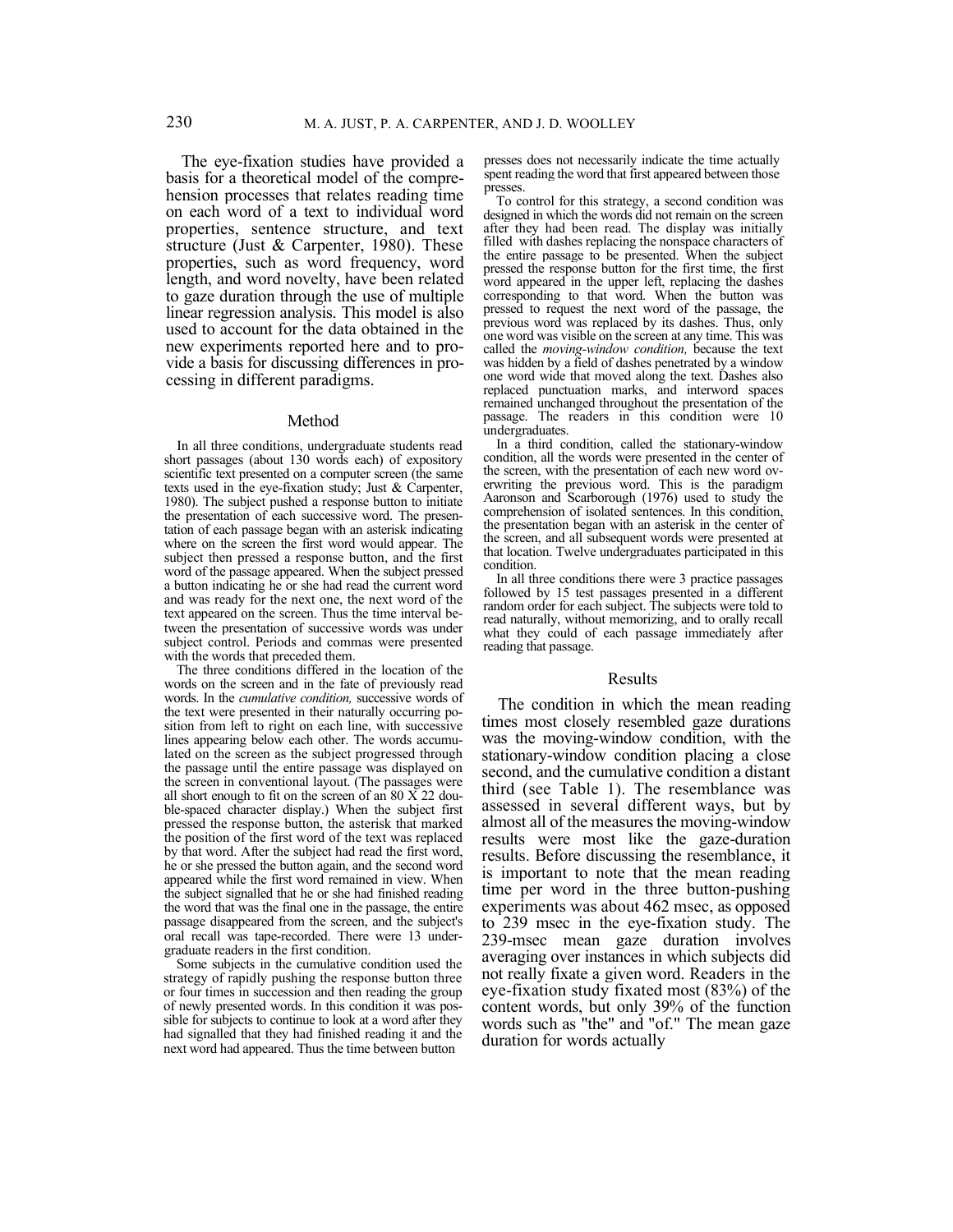Mean Reading Times and Correlation With Gaze Duration

|                                   | Condition |                  |                      |            |  |
|-----------------------------------|-----------|------------------|----------------------|------------|--|
| Statistic                         | Gaze      | Moving<br>window | Stationary<br>window | Cumulative |  |
| Mean reading time per word (msec) | 239       | 441              | 495                  | 451        |  |
| Standard deviation                | 168       | 259              | 288                  | 153        |  |
| Correlation with gaze duration    | 1.00      | -57              | .54                  | .40        |  |

 fixated (arbitrarily defined as durations longer than 75 msec) was 327 msec. The moving-window readers had no option of skipping over words, so they produced much longer reading times, not only because they spent longer on each word but also because they looked at more of the words. This slower pace in the button-pushing studies affects some of the quantitative results. However, there is a very close qualitative resemblance between the eye-fixation study and the moving-window condition.

The main statistical tool we used to analyze gaze durations is multiple linear regression, in which the dependent variable is the mean gaze duration on each word, and the independent variables are the factors believed to influence the processing time on that word (Just & Carpenter, 1980). The factors that reliably affect gaze durations are those that influence the time it takes to encode a word, to access its meaning, to determine its syntactic and semantic role in its own clause or sentence, and to relate the information in the current piece of text to the cumulating internal representation of the entire text content. Such regression analyses typically account for 70%-80% of the variance in the mean gaze durations, with much of the variance accounted for by the factors thought to influence word encoding and lexical access.

To assess the resemblance between the data from the eye-fixation study and the button-pushing studies examined here, the same multiple linear regression analyses were performed on the data from the various paradigms. The regression weights are derived from a linear equation involving 10 independent variables, as shown in Table 2. The table is divided into three parts, corresponding to the three main levels of processing, but the assignment of some of the independent variables to a particular processing stage is somewhat arbitrary. For example, the wrap-up processes on the last word of a sentence are assigned to text-integration processes but could just as well have been assigned to semantic and syntactic analysis, since both levels can require extra processing at the end of a sentence.

The description of the results focuses on the moving-window condition, since it provided the closest match to the gaze duration. The moving-window condition indicates systematic variability in reading time due to the factors involved in word encoding and lexical access. Reading time increased reliably with the length of a word (by 15 msec per character). Reading time also reliably decreased with the logarithm of the word's normative frequency (by 15 msec per base-10 log unit). Extra time (53 msec) was spent on words at the beginning of a line. A large amount of extra time, 1,369 msec, was spent pro-<br>cessing novel words (such as cessing novel words (such as "thermoluminescence"), almost double the time spent in the eye-fixation study. Words that were digits consumed an extra 27 msec.

This condition also revealed systematic effects of integrative processes on the time spent on each word. Subjects paused for an extra 403 msec on the last word of a sentence and 719 msec on the last word of a paragraph. The first occurrence of a word central to a paragraph's topic took an extra 342 msec, and the first content word of a paragraph took an extra 94 msec.

The parameters obtained were generally larger in the moving-window condition than in the gaze-duration data. In addition, the regression intercept was much larger (288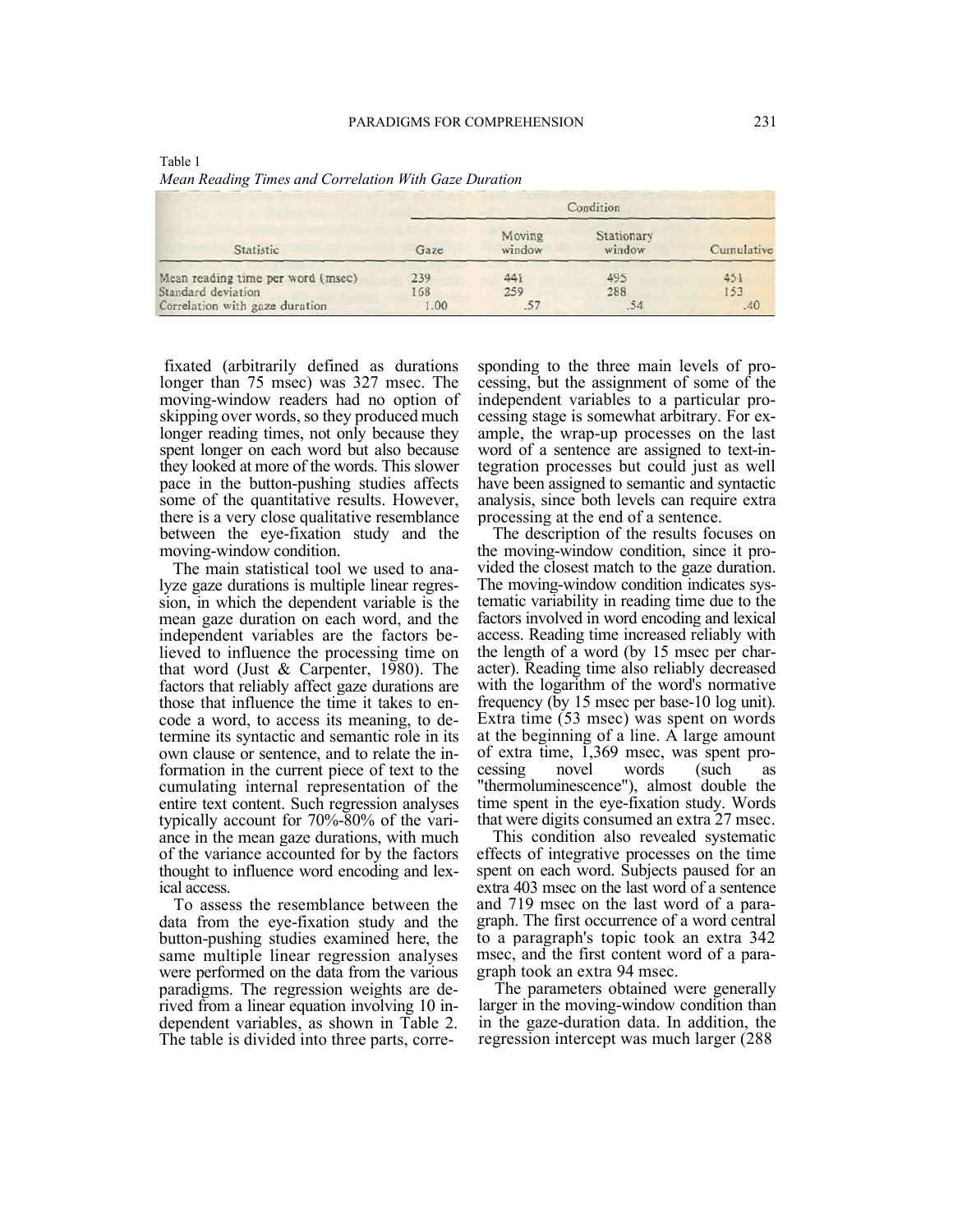msec) in the moving-window condition (289 msec) than in the gaze-duration data. The fit of the model was best for the gaze data  $(R<sup>2</sup> = .79)$  and second best for the moving-window data  $(R^2 = .56)$ . The correlation between the mean gaze duration on each word (averaged over subjects) and the mean button-pressing latency was highest for the moving-window condition  $(r =$ .57).

These results indicate that there is immediacy of processing—that the reader begins processing a word on encountering it. Moreover, further analyses indicate that the reader generally finishes the processing of that word (as far as it can go) before reading the next word. If people did start to look at the next word while completing the processing of the previous word, there should be some influence of the properties of word N on the duration spent on word  $N + 1$  or even later words. We will call this a "spill-over" effect. We tested for spill-over effects in the eye-fixation data by determining whether the length and frequency of word N (given that it was fixated) had an effect on the time subjects spent on word  $N + 1$  (given that it was fixated). There was essentially no effect on the gaze duration; the length and frequency of word N accounted for only .4% of the variance in the gaze durations on word

 $N + 1$ , whereas the length and frequency of word  $N + 1$  accounted for 23.8% of the variance in the gaze durations on word  $N + 1$ (Carpenter & Just, in press).

We examined the moving-window data for spill-over effects, to determine whether the length, frequency, or novelty of word N influenced the duration on word  $N + 1$  or word  $N + 2$ . We found no effects in the moving-window condition, indicating the immediacy of processing and the general similarity between the moving-window results and the gaze-duration results.

Spill-over effects may be more likely for higher-level processes, such as inference-making. In an earlier study we examined the immediacy of a lexical inference between murder and killer or between *die* and *killer* during the reading of a passage. The gaze duration increased not only on the word that enabled the inference, but also increased slightly on the word immediately following (Just & Carpenter, 1978). The reader might *have* to delay some decisions because insufficient information is available to completely process a given word before reading subsequent words. Alternatively, the reader might program motor movements (either eye fixations or finger presses) sufficiently far in advance that he or she has not left sufficient

## Table 2

|  |  |  |  | Application of the Regression Model to the Reading Times on Each Word of the Scientific Texts |
|--|--|--|--|-----------------------------------------------------------------------------------------------|
|  |  |  |  |                                                                                               |

|                      |                        | Regression weight (msec) |                  |                      |                 |  |
|----------------------|------------------------|--------------------------|------------------|----------------------|-----------------|--|
| Processing stage     | Variable               | Gaze                     | Moving<br>window | Stationary<br>window | Cumulative      |  |
| Encoding and lexical |                        |                          |                  |                      |                 |  |
| access               | Number of letters      | 32                       | 15               | 15                   | 10              |  |
|                      | Log frequency          | 33                       | 15               | 20                   | $-3^a$          |  |
|                      | Beginning of line      | 16                       | 53               | 61                   | 50              |  |
|                      | Novel word             | 692                      | 1369             | 1587                 | 478             |  |
|                      | Digits                 | 21                       | 27               | 100                  | 5 <sup>a</sup>  |  |
| Semantic and         |                        |                          |                  |                      |                 |  |
| syntactic analysis   | Head noun modification | $-10$                    | 3 <sup>n</sup>   | $2^a$                | 7 <sup>2</sup>  |  |
| Text integration     | Last word in sentence  | 41                       | 403              | 384                  | 144             |  |
|                      | Last word in paragraph | 154                      | 719              | $-277$               | 635             |  |
|                      | First mention of topic | 184                      | 342              | 485                  | 48 <sup>a</sup> |  |
|                      | First content word     | 67                       | 94               | 529                  | 194             |  |
| Regression intercept |                        | $-2$                     | 289              | 333                  | 381             |  |
| $R^2$ value          |                        | .79                      | .56              | .45                  | .39             |  |

\* Denotes the only regression weights not reliably different from zero at least at the .05 level.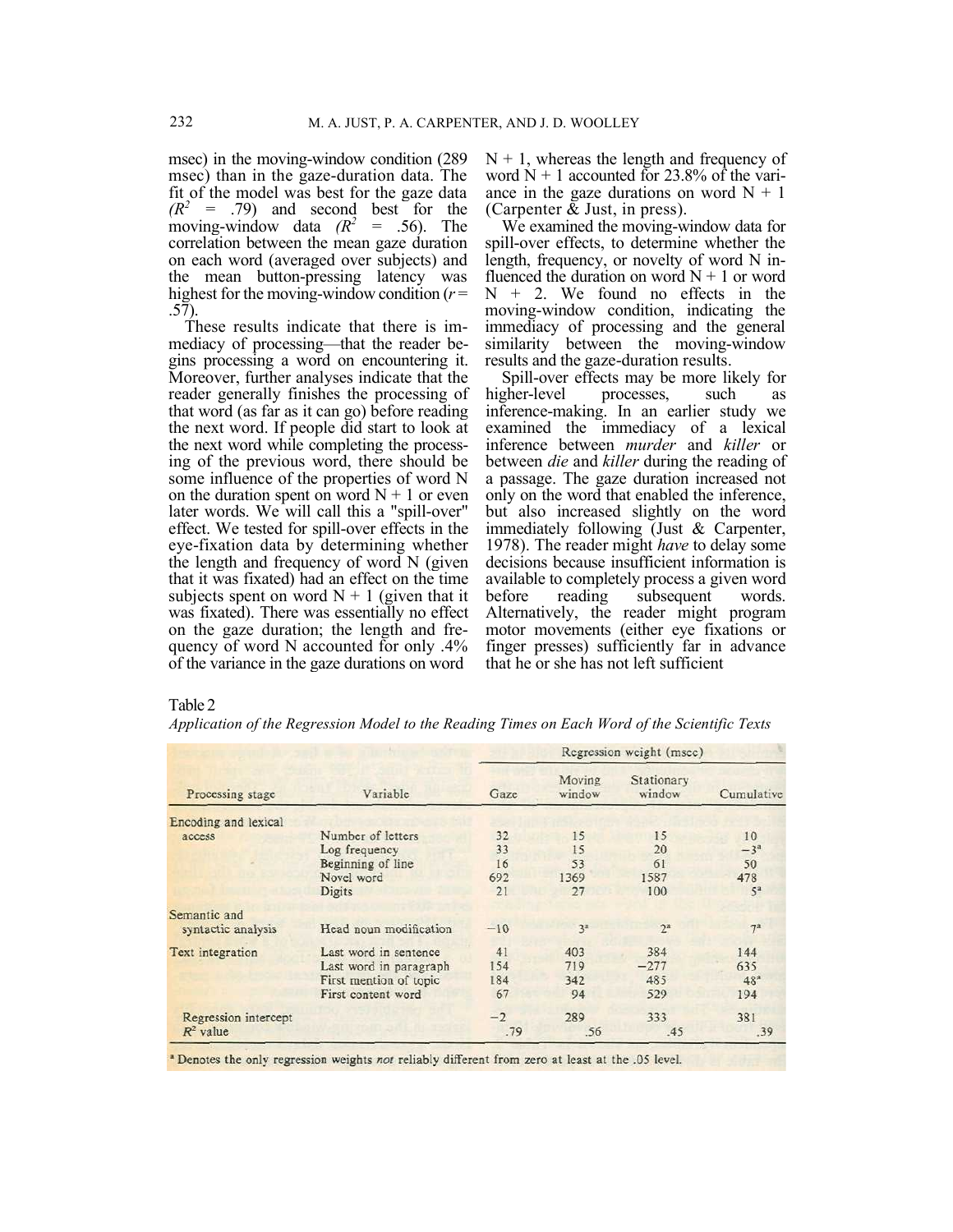time to complete the processing of word N before the motor program is initiated to go onto word  $N + 1$ .

The major difference between the gaze duration and the moving-window parameters is that the moving-window condition appears to decrease the size of the word-length and word-frequency effects by a factor of two but to magnify most other effects by a factor of three or four. One minor difference between gaze and the moving window is that the gaze duration on the head noun of a noun phrase decreases with the number of modifiers that precede the noun, but this effect is not discernible in the moving-window condition.

The stationary-window condition data also resemble the gaze-duration data, though to a lesser extent and with a few exceptions. The last word of a paragraph is looked at for 277 msec less than other sentence-terminal words, so the net result is that words that are both sentence and paragraph terminal take only 107 extra msec (i.e., 384 minus 277). In this condition, there is no overt cue, such as position on the screen, to indicate which word is the last one in the paragraph. One possibility is that paragraph wrap-up only occurs when the end of the passage is clearly marked and the content of the last sentence may not be difficult to comprehend per se. An anomaly in the data is the pause (61 msec) on the first word of a line, since the text is not segmented into lines in the stationary-window condition.

The cumulative condition fails to produce some of the effects obtained in the other conditions and is generally less well fit by the regression model. The most likely reason is that some subjects repeatedly pressed the response button in a burst of presses to obtain a group of words, which they then read. Thus the time between successive presses did not necessarily reflect the time spent processing the word that first appeared between those presses.

There were some spill-over effects in the stationary-window and cumulative conditions. The stationary-window condition showed a significant effect of novel words, showing that readers spent longer on the word following a novel word. The cumulative-window condition also had a significant

effect of length of word N on the duration spent on word  $N + 1$  and word  $N + 2$ , and a significant effect of a novel word on the duration on word  $N + 2$ . Thus, the paradigms may differ in the extent to which they engender such spill-over effects.

## Recall Performance

Recall results from the eye-fixation study, as well as many preceding studies (e.g., Meyer & McConkie, 1973), indicated that those parts of the text higher in the text grammar (i.e., more important) are usually recalled better than lower level units. In the eye-fixation study, there was a monotonic increase in the probability of recall as a function of a sector's level in the text grammar. The scores were obtained by giving each subject full credit for verbatim or gist recall of a sector and half credit for partial recall. Recall probability was lowest for details (.31); it then increased for expansions (.34), subtopics (.39), definitions/ causes/ consequences (.41), and topics (.53), with a reliable difference among categories,  $F(4, 269) =$ 5.67,  $p < 0.01$ . With the exception of one reversal, this relationship was also found in the moving-window condition. There was a reliable effect of text-grammatical category on recall probability,  $F(4, 269) = 8.41, p < .01$ , such that text units higher in the grammar were generally recalled better. Recall probabilities in the moving-window condition were lowest for details (.46) and increasing for subtopics (.52), expansions (.58), definitions/causes/consequences (.66), and topics (.73). Although the absolute level of recall was about 20% higher in the moving-window condition (perhaps because the reading time was almost twice as long per word), the pattern of recall from the various categories was very similar in the two studies. There was no interaction between text grammatical category and reading mode (eye-fixation study vs. moving-window condition). Thus the moving-window condition not only produces reading times that resemble natural gaze durations but also produces natural recall patterns. Since the reading time data from the cumulative and stationary-window conditions did not resemble normal reading as closely as the moving-window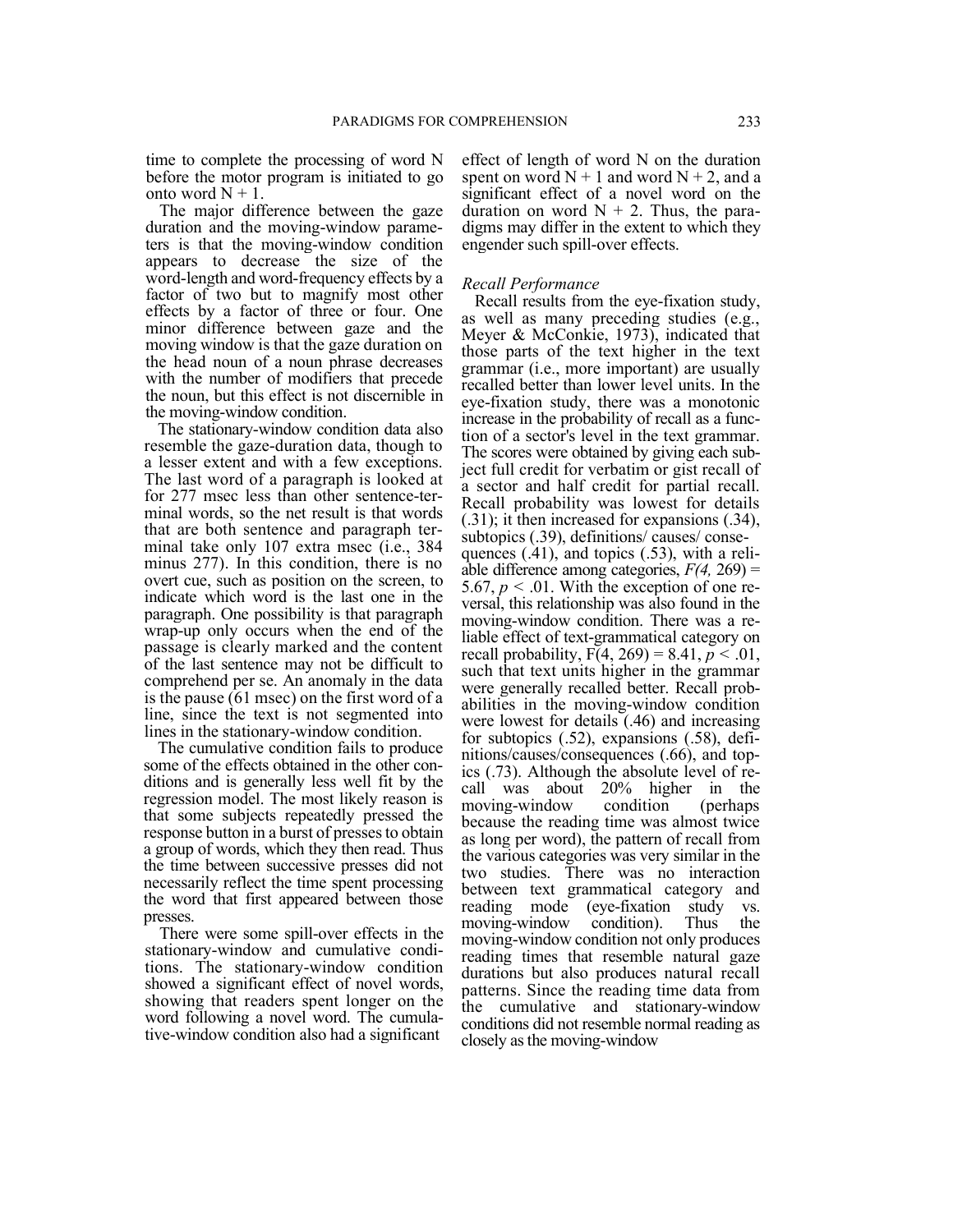condition did, the recall protocols from these other two conditions were not scored.

## Implications of the Present Experiment

This experiment has very clear theoretical and methodological implications. First, the theoretical result is that the relation of reading times to word characteristics is not just a result of eye-movement behavior but is also obtained when the next word becomes visible as a result of a button press instead of an eye movement. Thus the gaze durations and button-pressing latencies both reflect the processing time on successive words of a text.

The important methodological result is that simple button-pressing experiments can produce reading-time data that approach the quality of gaze-duration data. Reading-time experiments run on conventional laboratory micro- or minicomputers can produce data that in important ways resemble gaze-duration data, which are expensive to collect and analyze. A wide range of issues in reading comprehension can be investigated using this paradigm, including text effects on the distribution of reading time, instructional effects, and individual differences in reading ability. The paradigm is sensitive to variables that affect many levels of processing, from word level to text level.

However, this new paradigm does differ in key ways from normal reading, and care should be taken in interpreting results that could be affected by these differences. These are the main differences. Not all of the text is visible, so peripheral vision and regressive eye movements cannot play a role in this type of reading as they do in normal reading. Words can be skipped in normal reading but not with a moving window. Finally, the tempo of reading is slowed from the normal tempo by the slowness of finger response and movement relative to the agility and speed of eye movement.

## Discussion

These studies show that readers modulate their reading time on a text on a word-byword basis, according to the properties of each word. This occurs in natural reading, when the locus of gaze is unobtrusively monitored, and in button-pushing paradigms, in which the reader signals readiness for each successive word or phrase. We propose that this modulation occurs because each word evokes processes of different durations and that the reader pauses on each word until the relevant processes have been completed to some criterion. We refer to this as the immediacy strategy, with each word being interpreted as soon as possible, as opposed to a buffering strategy in which a number of words are stored before being interpreted.

We can contrast this modulation of reading time with an RSVP condition in which the words are presented one at a time, all at the same location on a video display, with a uniform exposure duration for all words. In some ways, the RSVP paradigm emulates the conditions of listening comprehension. The pacing is not under the subject's control, just as a listener does not pace the speaker. Subjects do not have to make selective fixations in listening or in RSVP. Moreover, since the text is not continuously available, there is no possibility of previewing, regressing, or rereading. But it is clearly possible to comprehend, either by listening or by seeing words in an RSVP paradigm. Beyond this fact, however, we know little about how listening or RSVP reading differ from normal reading. However, knowing the time course of normal reading helps to formulate the questions to ask about RSVP processing.

This discussion has three main parts. In the first, we discuss some general similarities and differences among the paradigms of eye-fixation monitoring in natural reading, RSVP, and button-pressing. In the second part, we discuss models of how RSVP might interact with the time course of comprehension processes. In the third part, we consider some possible boundary conditions that might determine the efficiency of RSVP as a technology for rapid reading.

# Similarities and Differences

One particular place in a sentence where there is often an extended processing time is at the end. In the reading and button-pressing paradigms, subjects take additional time at the ends of sentences, especially if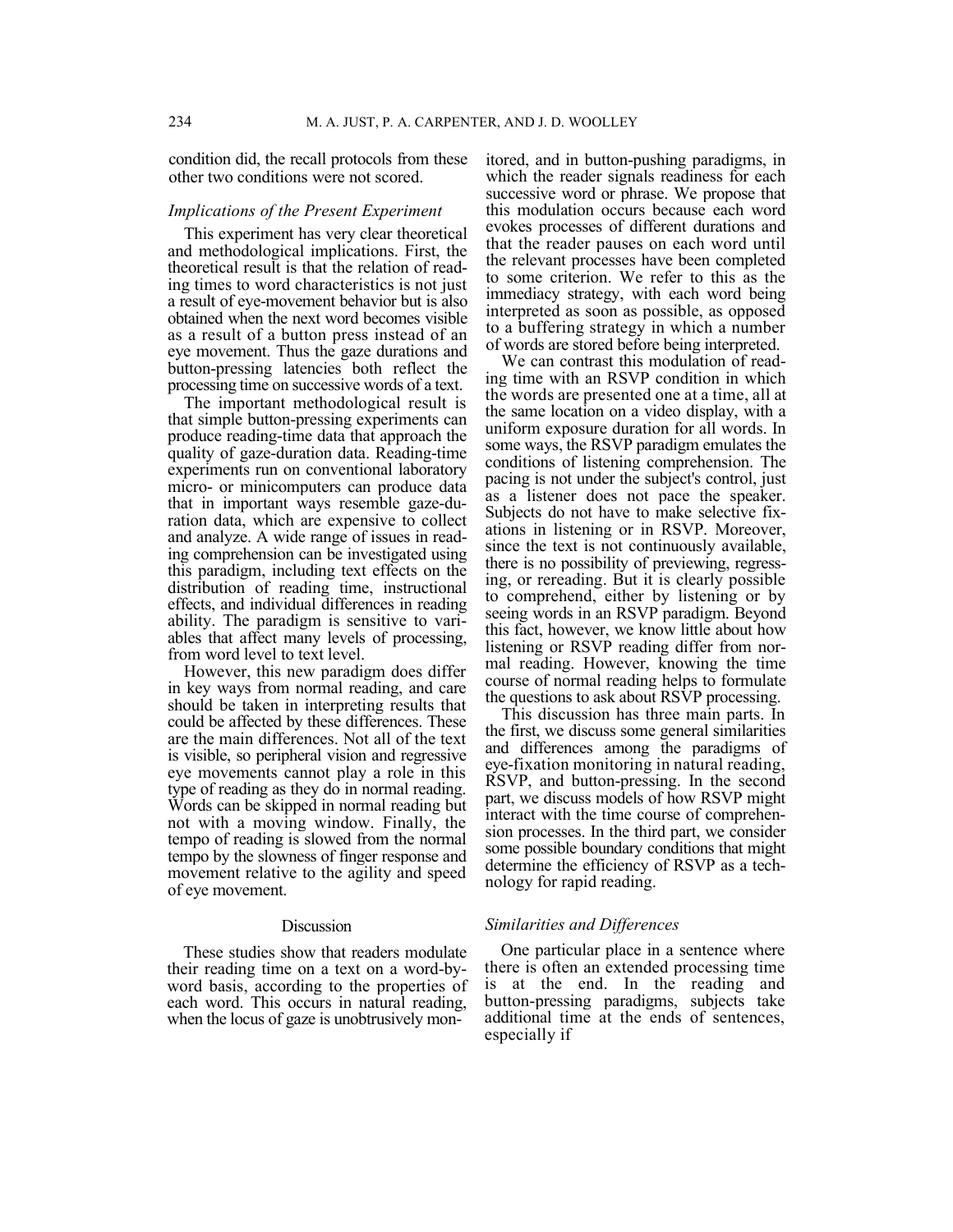they encounter a new topic (Dee-Lucas, Just, Carpenter, & Daneman, in press), or an inconsistency (Carpenter & Daneman, 1981) or have to draw an inference (Just & Carpenter, 1978). Comprehension processes that cannot be executed immediately during the course of reading a sentence are often postponed until the end of the sentence. More generally, when the immediacy strategy is foiled processing may be postponed until some constituent boundary, such as the end of a clause (Aaronson & Scarborough, 1976), sentence, or paragraph. Any presentation mode that attempts consistency with normal reading strategies must make allowances for wrap-up processing at major constituent boundaries. Juola et al. (1982), for example, provided an extra 200 or 300 msec of blank screen at the end of each sentence, implicitly accepting the idea that some special processing occurs at sentence boundaries.

Both RSVP and certain button-pressing paradigms, including the moving window, eliminate the possibility of regressions and rereading. Depending on the task and text, this feature may strongly differentiate these paradigms from those in which regressions are possible. Regressions tend to occur when subjects read very carefully and when they encounter a syntactic or semantic inconsistency. Sometimes regressions are necessary to correct an inappropriate interpretation. In these cases, the inability to reread the preceding text would strongly influence the reader's ability to understand the text.

It is interesting to consider, as Juola et al. (1982) have done, what gain in reading efficiency could be realized if the control and execution of eye movements were made unnecessary by computerized text presentation modes like RSVP or a stationary window. The motor responses, either button presses or eye fixations, involve at least some planning and execution time. These may be executed concurrently with higher comprehension processes but still decrease the efficiency of the total comprehension process. It is possible that by eliminating the motor component, the exposure duration necessary to process a word under RSVP conditions might be less than the associated gaze duration and

certainly less than that measured with a button press. This possible gain from eliminating visuomotor processes is often obtained at the cost of presenting a word for a much shorter time than it would normally be looked at.

A logical extension of the RSVP procedure would be to present pauses of appropriate duration after every word that is believed to evoke extra processing, or equivalently, to make the exposure duration of each word equal to the gaze duration observed in normal reading. In fact, Ward and Juola are currently studying the comprehension of our scientific texts in a modified RSVP paradigm in which the exposure duration for each word is the time estimated by our regression equation. This new paradigm might have all the advantages of standard RSVP (i.e., the computer obviating the need for motor control of eye movements) and most of the advantages of natural reading (i.e., exposure durations designed to match processing times). One possible drawback is that the modified RSVP paradigm does not allow for individual differences between readers with respect to where they pause and for how long. Nevertheless, this new direction seems like an obvious and promising one.

# Models of Comprehension and RSVP Performance

What is the fate of words that take a relatively long time to process in an eye-fixation or button-pressing paradigm but are exposed for much less time in the RSVP paradigm? The overall comprehension score tells us very little about specific deficits. Nevertheless, we can consider two possibilities. One is that the modulation of reading time that we have discovered is an epiphenomenon, an indicator but not an essential component of comprehension. In this case, the extra time could be eliminated without any harm to comprehension. This is implausible because the modulation is so systematic and because the immediacy suggested by the modulation appears to be an inherent part of reading and listening comprehension. A second possibility is that words presented in RSVP for con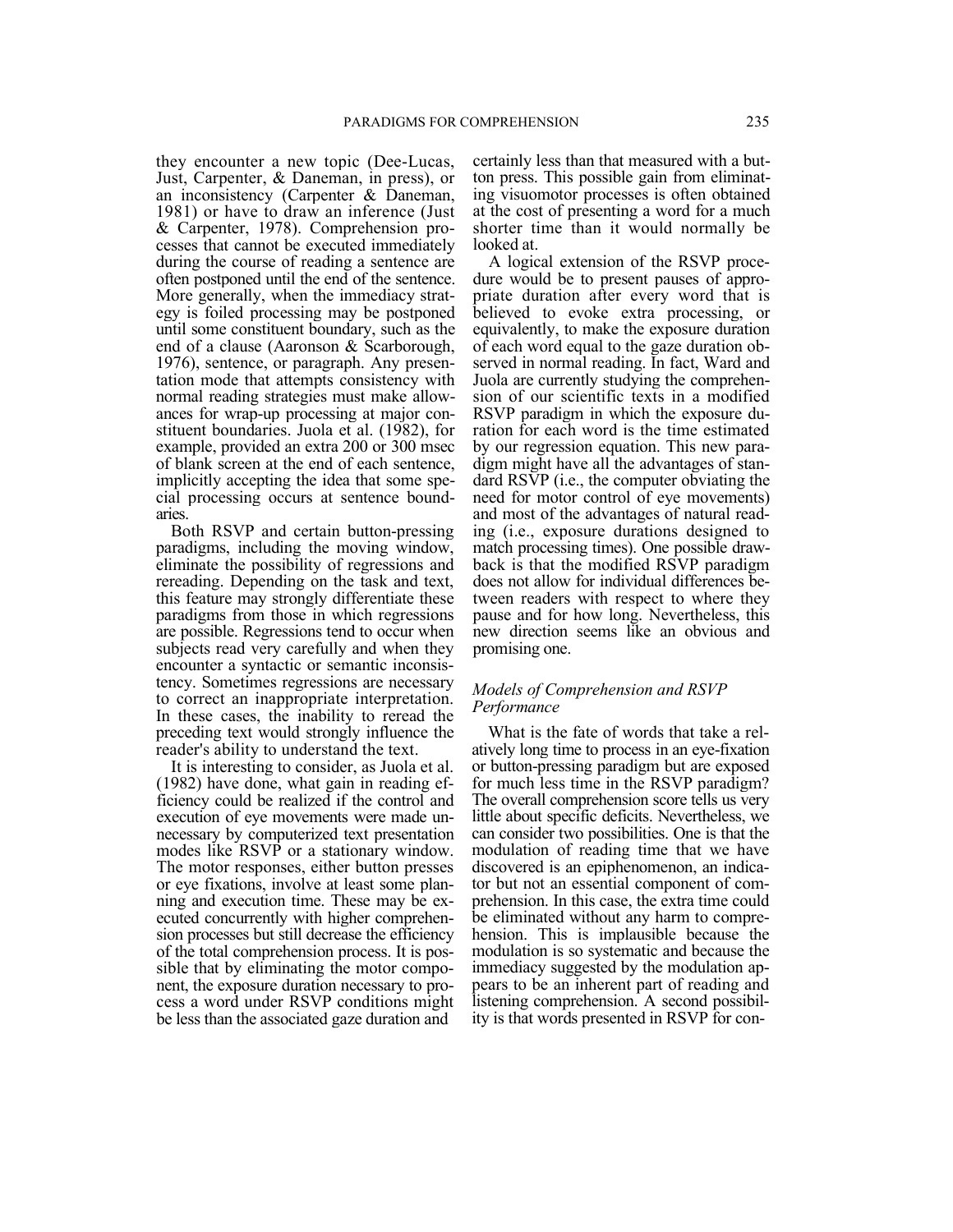siderably less than their normal gaze duration are not adequately comprehended and that a comprehension test that carefully probed for the comprehension of specific points would detect the deficit. In the initial research on RSVP, Forster (1970) examined the probability of detecting each word of a six-word sentence. At the rate of 62 msec per word, only about four words were correctly reported, so RSVP durations cannot be made arbitrarily short while maintaining a high probability of detection. Moreover, the probability of correct report was partially dependent on the complexity of the syntax of the sentence and on the lengths of the words that preceded and followed a given word. Similarly, in another search task Lawrence (1971) found that highly practiced subjects failed 25% of the time to detect the only nonanimal on an RSVP list of animal names presented at 166 msec between items. Thus, a detailed analysis of RSVP performance indicates that there are clear limits to this method of presentation. It is likely that such limitations and sequential dependencies can also be found in RSVP reading of connected text, using controlled materials and sensitive tests. We explore possible accounts of such limitation in more detail below.

The RSVP paradigm may interfere with normal processing whenever a word requires more processing time than the RSVP duration provides. The interference could take one of several forms, depending on what might occur if the reader is still processing the word N when word  $N + 1$  appears on the screen. The simplest possibility is that the presentation of word  $N + 1$  terminates all processing on word N. In this case, even an undemanding word  $N + 1$  could interfere with the processing of the preceding word.

A second possibility is that the processing of the preceding word (N) would continue while delaying the processing of word  $N +$ 1. In this scheme, interference might be avoided if the RSVP exposure duration were sufficient for both the processing of word  $N + 1$  and the unfinished processing of word N. Thus, there would be no interference when easy (i.e., undemanding) words followed difficult ones. However, the second of

two demanding words might not be processed adequately, perhaps not even lexically accessed.

A third possibility is that the processing of more than one word could be executed concurrently, assuming that the words are at least encoded while they appear on the screen. In this concurrent processing scheme, the degree of interference would depend on the system capacity for concurrence. Several unusual or demanding words in succession might strain the capacity and result in more interference than when such words are separated by words that for one reason or another do not require much processing.

These models make specific predictions about the comprehension of word-level information. Testing the hypothesis, however, requires an analysis not only of the linguistic properties of the text but also of the test. Measuring comprehension is not straightforward. Standardized reading-comprehension tests are not systematic about what information they probe and how they probe for it. The assessment of comprehension must consider the difficulty and familiarity of the text context. If the readers are already familiar with the content, then the comprehension test may be probing previous knowledge rather than comprehension. In addition to probing for general themes, inferences, and repeated information, test items intended to detect subtle differences among different presentation conditions must probe for knowledge of specific new facts that occur only once in the text to determine whether they were comprehended during that single encounter.

### Boundary Conditions on Rapid Reading

In evaluating a new reading technology such as RSVP, it may be useful to ask under what conditions it is efficient rather than attempt to establish a universal superiority (or inferiority) to normal reading. Three main factors suggest themselves as possible conditioners of the effectiveness of RSVP reading. They are the differences among different texts, individual differences among readers, and the differences among the types of information a reader might need to learn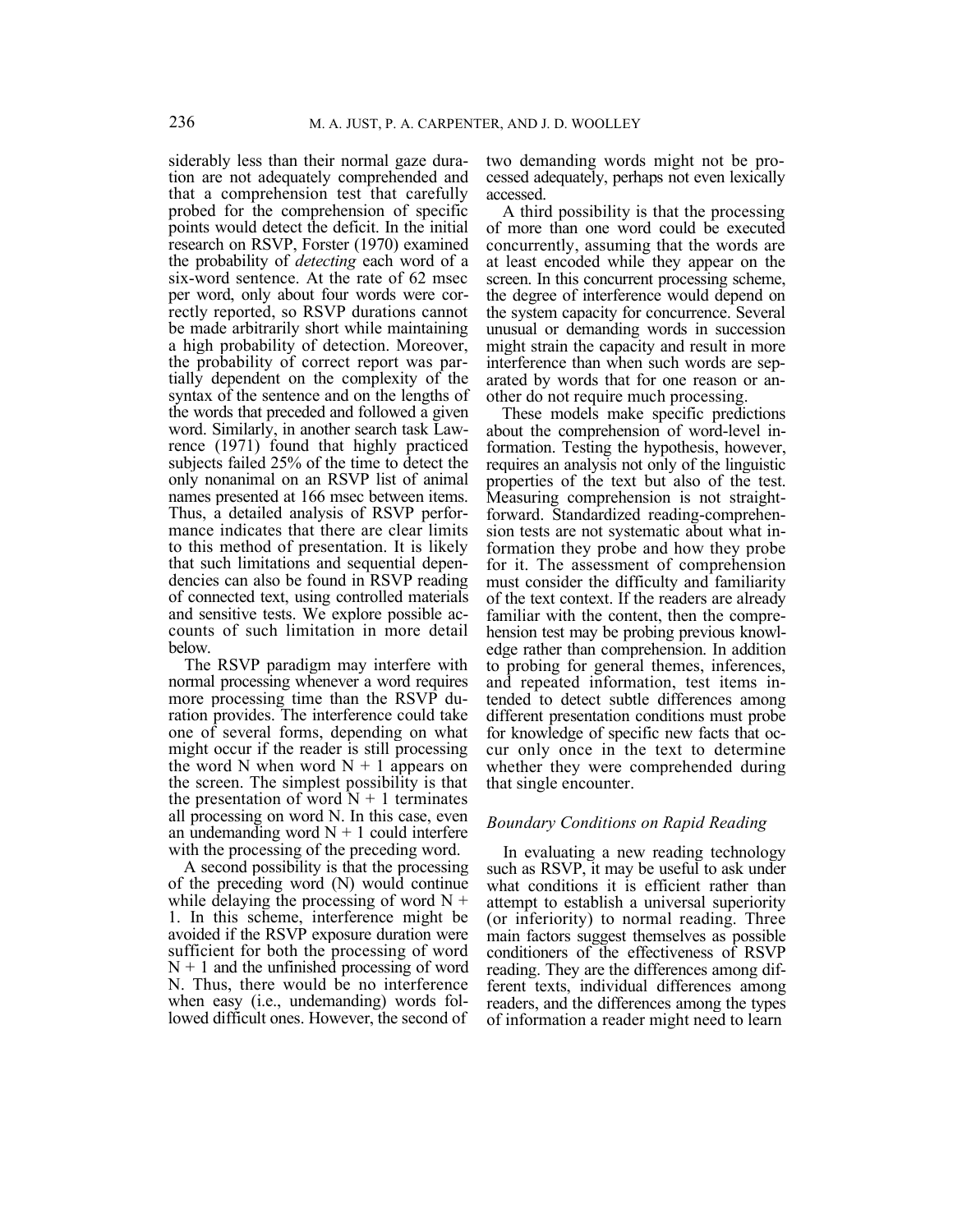from a text. It is easy to imagine that any one of these factors could make RSVP reading more effective or less effective.

The nature of the text itself can affect the degree to which the comprehension processes are initiated on particular words. The scientific texts we used in our research are age-appropriate and discuss unfamiliar topics. In these cases, the content of the text may play a large role in initiating comprehension processes. Infrequent words<br>and concepts, new and difficult and concepts, new and difficult constructions, and important ideas may be more likely to elicit extra processing from all of the readers. A presentation mode that<br>limited processing time might be limited processing time might be particularly harmful in this case. In contrast, if a text is relatively easy—perhaps a narrative about commonplace events—much of the higher level processes may depend more on the reader's prior knowledge. A reader may be able to make many more inferences and compensate for information deficits imposed by the mode of presentation. For this reason, it might be important to consider the type of texts that readers are comprehending. A presentation mode that limits the processing time might be particularly harmful to comprehension if the processing demands are heavy at several levels (such as the lexical, syntactic, and text levels) and if the text deals with unfamiliar content.

It is important to remember that there are large individual differences among readers in how they process written text, so the effectiveness of a particular presentation mode could depend on the individual's capacity to buffer information. Even among college students there are large individual differences in readers' memory capacities for material just read. These capacities can be assessed by a reading-span test that taps both the processing and storage capacity of working memory (Daneman & Carpenter, 1980). Readers with larger spans are able to rely more on their own memory for the preceding material. Thus, it may be fruitful to compare the performance of a group of subjects who vary in reading span in several different presentation conditions to determine if there is an interaction between aptitude and treatment.

The effectiveness of RSVP presentation (or other forms of speeded reading) may well depend on what kind of information the reader is trying to derive from a text (e.g., the topic, the major theme, supporting arguments, or specific evidence and facts). Although we have no evidence regarding differential effects of RSVP, our research on speed-reading suggests that low-level information is less likely to be comprehended than is high-level information as reading speed increases (Masson, Carpenter, & Just, Note 1). Summaries of the *Reader's Digest* stories from normal readers, skimmers, and trained speed-readers differ only slightly. They can all pick out major themes and important points. However, skimmers and speed-readers have successively more problems with lower-level information, as measured in a question-answering task. RSVP may have similar effects if readers are probed with questions rather than the types of multiple-choice test items used by Juola et al. (1982).

RSVP does not mimic the way readers naturally speed up their reading processes. An eye-fixation study showed that people who have either been formally trained in speed-reading or are untrained skimmers increase their overall speed primarily by sampling the text much more sparsely; they fixate approximately 35% of the content words rather than 80% as in normal reading (Just, Carpenter, & Masson, Note 2). Nor do they know the content of words they don't fixate. Speed-readers appear to sample the words fairly uniformly (an average of about one out of every three is fixated), whereas skimmers sample much less uniformly, although at the same sampling rate given the same reading time. In addition to sampling more sparsely, speed-readers and skimmers spend less time on each word they do fixate. Both speed-readers and skimmers show deficits compared to normal readers, reflecting the usual trade-off between reading time and comprehension. However, for high-level information from easy texts (Reader's Digest), speed-readers do not show as much decrement as untrained skimmers. These studies of speed-reading and skimming show that speed is gained with sparser sampling,